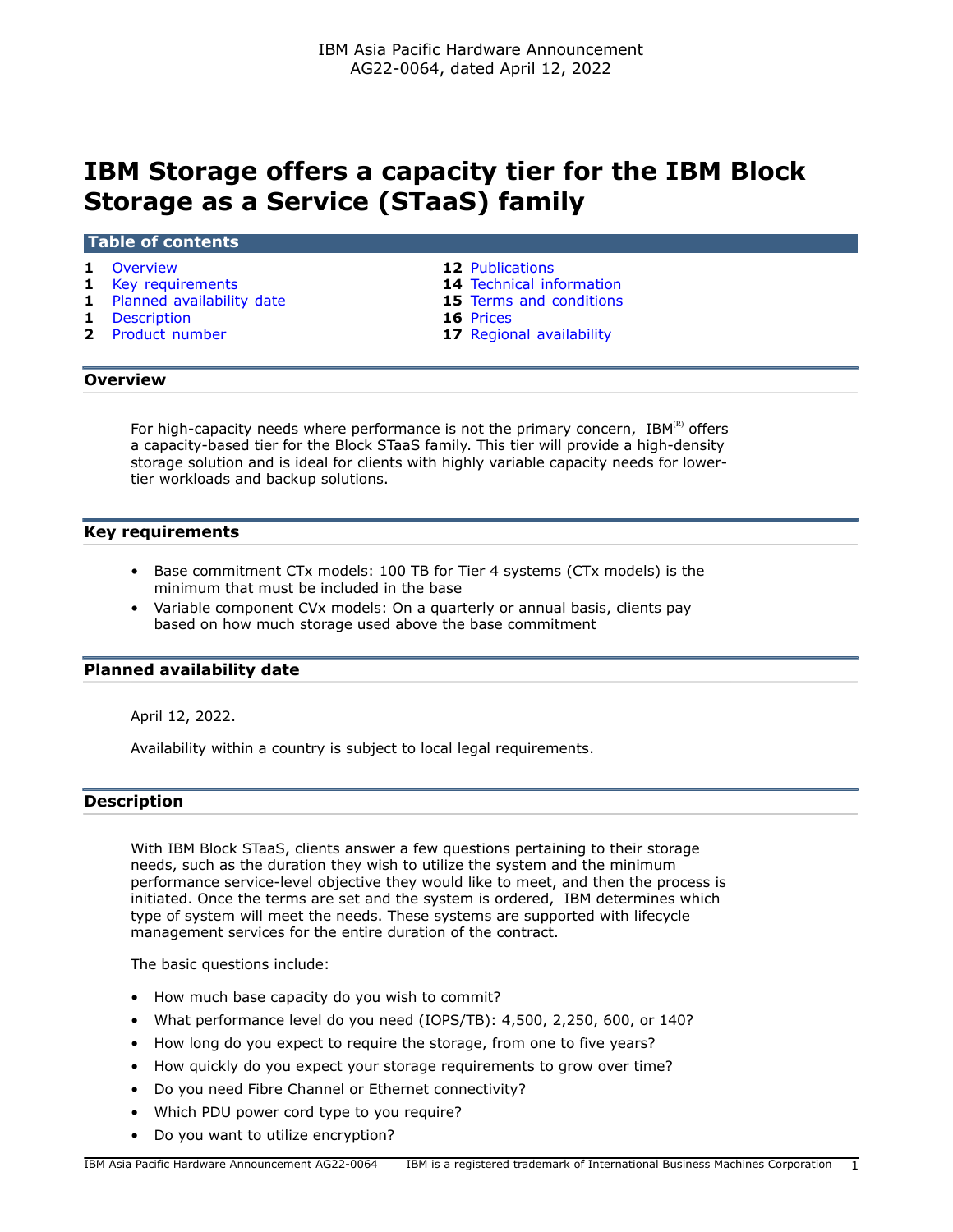The overall contract is priced based on a per-terabyte, per-month basis for both the base commitment and the variable consumption over time. The base commitment capacity is an annual payment throughout the full program term. For systems that grow at a high rate, IBM may require this commitment to be increased over time. Capacity that is consumed above the base commitment is billed per-terabyte, per month of utilization, as reported through IBM Storage Insights. Typically, this is billed quarterly.

During the contract term, IBM will provide lifecycle management services to the client, including:

- Technical Account Manager
- Machine setup services
- Machine maintenance, 24 hours a day, seven days aweek, same day onsite repair
- IBM Software Maintenance
- Predictive support
- Enhanced response time of 30 minutes for severity 1 and 2 issues
- Remote code load (as needed by client and guided by the Technical Account Manager)
- Monitoring and installation of additional capacity
- Periodic technology refresh
- Proper recycle of assets returned to IBM

If the equipment in use reaches the end of its service life during the contract term, IBM will ship replacement equipment as part of the lifecycle management service. The old equipment will remain on site for up to ninety days to allow the client to migrate their data to the new system.

As the capacity utilization grows over time, IBM will, at its discretion, ship additional equipment (either drives or additional controllers) to assure the client has room to grow. If a client has a project that will require a sudden increase in capacity use, they may work with their IBM representative or partner to assure the capacity will be available. Additional capacity that is shipped as additional storage controllers can either be installed separately, or clustered to the existing systems, up to the maximum clustering capabilities of the particular system type that is deployed.

At the end of the term, all equipment is returned to IBM. Clients are responsible for securely erasing their data, as IBM is not responsible for any data that is not erased.

# **Accessibility by people with disabilities**

Accessibility Compliance Reports (previously known as a VPAT) containing details on accessibility compliance to standards, including the Worldwide Consortium Web Content Accessibility Guidelines, European Standard EN 301 349, and US Section 508, can be found on the [IBM Accessibility Conformance Report Request](https://able.ibm.com/request/) website.

# <span id="page-1-0"></span>**Product number**

| <b>Description</b>                                                                      | <b>Machine type</b> | Model           | <b>Feature</b> |
|-----------------------------------------------------------------------------------------|---------------------|-----------------|----------------|
| IBM Block Storage<br>as a Service<br>Capacity Tier, 1<br>year term, per<br>annum        | 9601                | CT <sub>1</sub> |                |
| <b>IBM Block Storage</b><br>as a Service<br>Capacity Tier, 2<br>year term, per<br>annum | 9601                | CT <sub>2</sub> |                |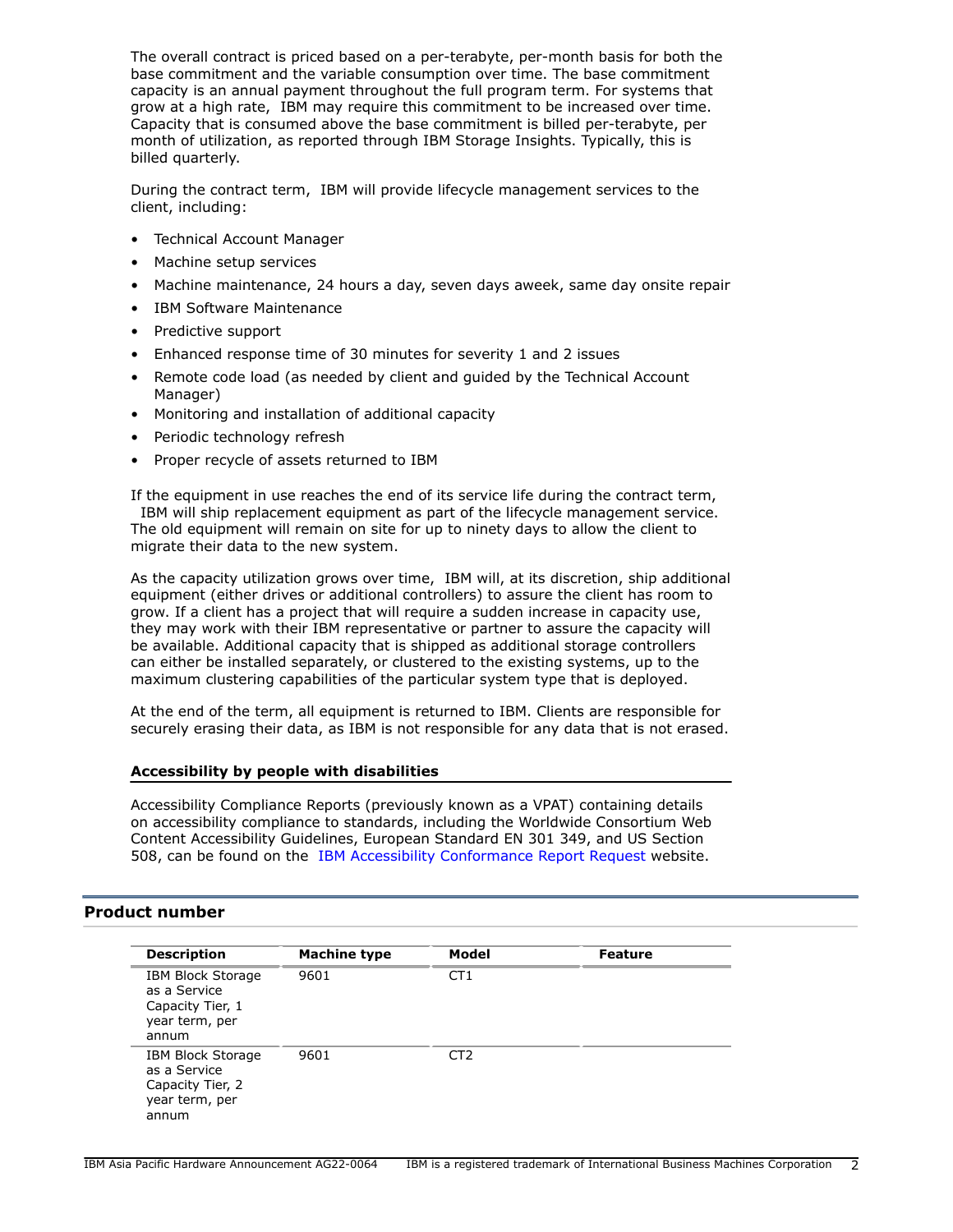| <b>Description</b>                                                                      | <b>Machine type</b> | <b>Model</b>    | <b>Feature</b> |
|-----------------------------------------------------------------------------------------|---------------------|-----------------|----------------|
| <b>IBM Block Storage</b><br>as a Service<br>Capacity Tier, 3<br>year term, per<br>annum | 9601                | CT <sub>3</sub> |                |
| <b>IBM Block Storage</b><br>as a Service<br>Capacity Tier, 4<br>year term, per<br>annum | 9601                | CT4             |                |
| <b>IBM Block Storage</b><br>as a Service<br>Capacity Tier, 5<br>year term, per<br>annum | 9601                | CT <sub>5</sub> |                |
| <b>Expert Care</b><br>Tracker                                                           | 9601                | CT <sub>1</sub> | ADM1           |
| Base capacity<br>commitment, per<br>one TB increment,<br>Small                          | 9601                | CT <sub>1</sub> | 00Q1           |
| Base capacity<br>commitment, per<br>ten TB increment,<br>Small                          | 9601                | CT <sub>1</sub> | 00Q2           |
| Base capacity<br>commitment,<br>per hundred TB<br>increment, Small                      | 9601                | CT <sub>1</sub> | 00Q3           |
| Base capacity<br>commitment,<br>per thousand TB<br>increment, Small                     | 9601                | CT1             | 00Q4           |
| Base capacity<br>commitment, per<br>one TB increment,<br>Med                            | 9601                | CT1             | 01Q1           |
| Base capacity<br>commitment, per<br>ten TB increment,<br>Med                            | 9601                | CT <sub>1</sub> | 01Q2           |
| Base capacity<br>commitment,<br>per hundred TB<br>increment, Med                        | 9601                | CT <sub>1</sub> | 0103           |
| Base capacity<br>commitment,<br>per thousand TB<br>increment, Med                       | 9601                | CT1             | 01Q4           |
| Base capacity<br>commitment, per<br>one TB increment,<br>Lg                             | 9601                | CT <sub>1</sub> | 02Q1           |
| Base capacity<br>commitment, per<br>ten TB increment,<br>Lg                             | 9601                | CT <sub>1</sub> | 02Q2           |
| Base capacity<br>commitment,<br>per hundred TB<br>increment, Lg                         | 9601                | CT <sub>1</sub> | 02Q3           |
| Base capacity<br>commitment,<br>per thousand TB<br>increment, Lg                        | 9601                | CT <sub>1</sub> | 02Q4           |
| <b>Expert Care</b><br>Tracker                                                           | 9601                | CT <sub>2</sub> | ADM2           |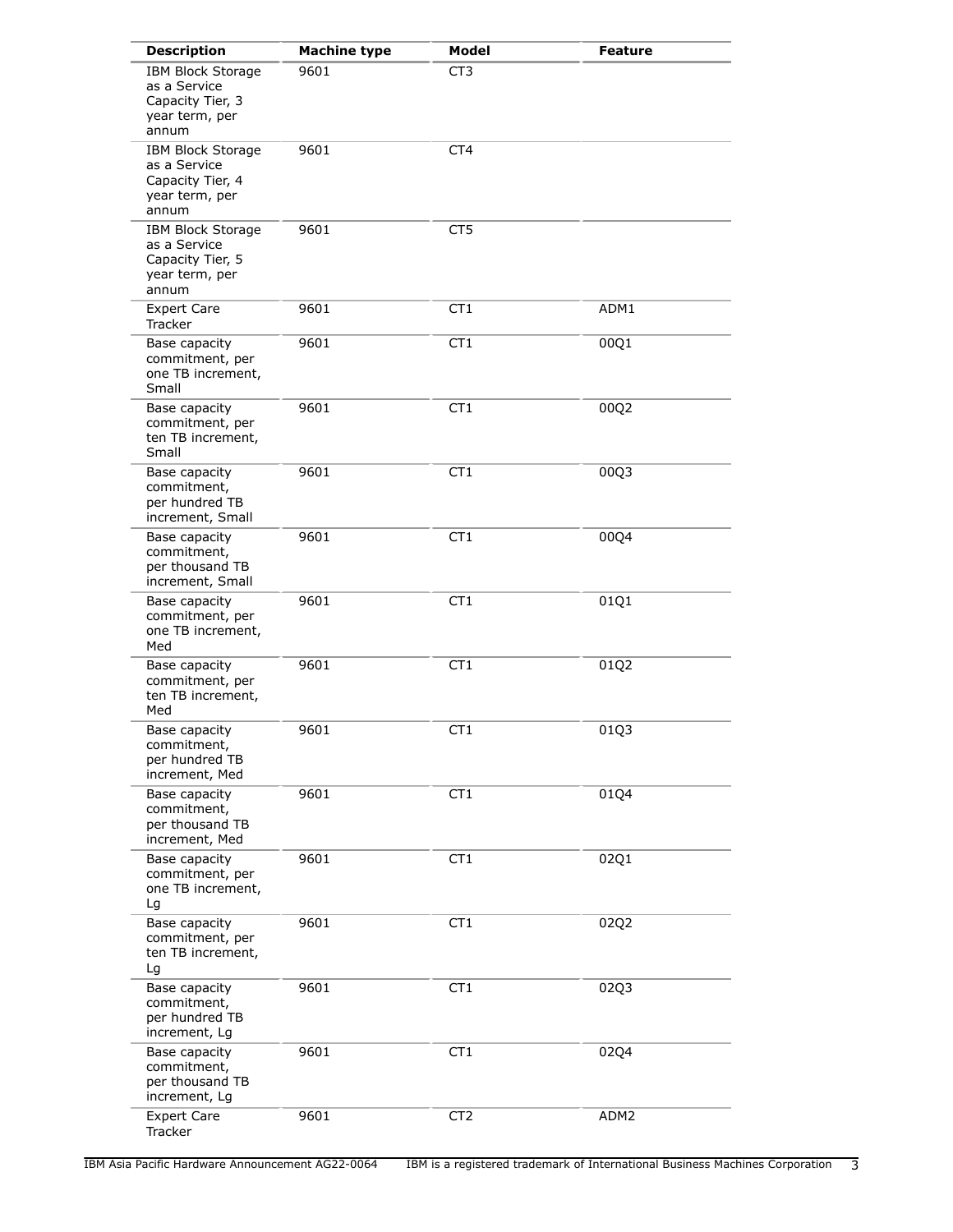| <b>Description</b>                                                  | <b>Machine type</b> | <b>Model</b>    | <b>Feature</b> |
|---------------------------------------------------------------------|---------------------|-----------------|----------------|
| Base capacity<br>commitment, per<br>one TB increment,<br>Small      | 9601                | CT <sub>2</sub> | 00R1           |
| Base capacity<br>commitment, per<br>ten TB increment,<br>Small      | 9601                | CT <sub>2</sub> | 00R2           |
| Base capacity<br>commitment,<br>per hundred TB<br>increment, Small  | 9601                | CT <sub>2</sub> | 00R3           |
| Base capacity<br>commitment,<br>per thousand TB<br>increment, Small | 9601                | CT <sub>2</sub> | 00R4           |
| Base capacity<br>commitment, per<br>one TB increment,<br>Med        | 9601                | CT <sub>2</sub> | 01R1           |
| Base capacity<br>commitment, per<br>ten TB increment,<br>Med        | 9601                | CT <sub>2</sub> | 01R2           |
| Base capacity<br>commitment,<br>per hundred TB<br>increment, Med    | 9601                | CT <sub>2</sub> | 01R3           |
| Base capacity<br>commitment,<br>per thousand TB<br>increment, Med   | 9601                | CT <sub>2</sub> | 01R4           |
| Base capacity<br>commitment, per<br>one TB increment,<br>Lg         | 9601                | CT <sub>2</sub> | 02R1           |
| Base capacity<br>commitment, per<br>ten TB increment,<br>Lg         | 9601                | CT <sub>2</sub> | 02R2           |
| Base capacity<br>commitment,<br>per hundred TB<br>increment, Lg     | 9601                | CT <sub>2</sub> | 02R3           |
| Base capacity<br>commitment,<br>per thousand TB<br>increment, Lg    | 9601                | CT <sub>2</sub> | 02R4           |
| <b>Expert Care</b><br><b>Tracker</b>                                | 9601                | CT <sub>3</sub> | ADM3           |
| Base capacity<br>commitment, per<br>one TB increment,<br>Small      | 9601                | CT <sub>3</sub> | 00S1           |
| Base capacity<br>commitment, per<br>ten TB increment,<br>Small      | 9601                | CT <sub>3</sub> | 00S2           |
| Base capacity<br>commitment,<br>per hundred TB<br>increment, Small  | 9601                | CT <sub>3</sub> | 00S3           |
| Base capacity<br>commitment,<br>per thousand TB<br>increment, Small | 9601                | CT <sub>3</sub> | 00S4           |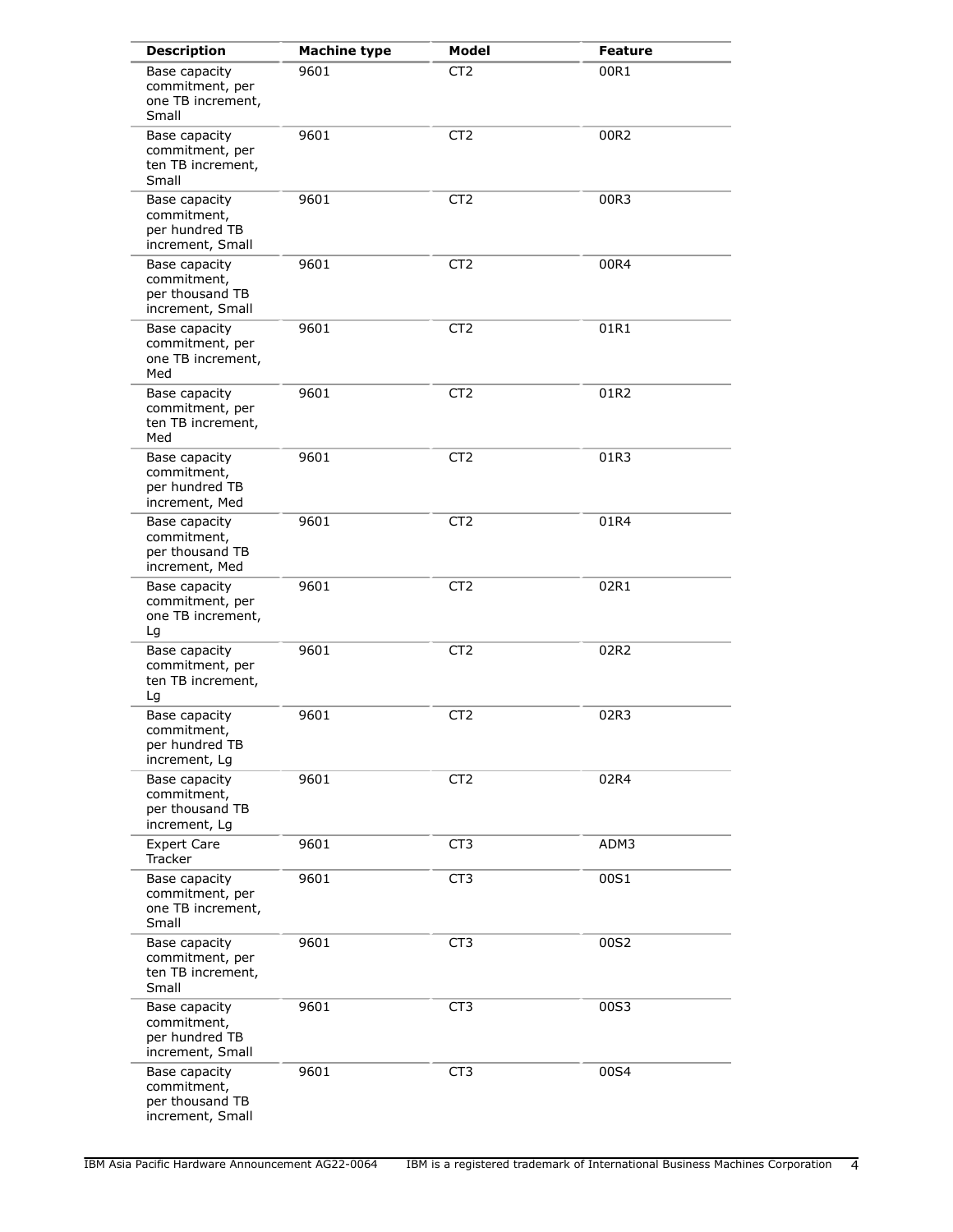| <b>Description</b>                                                  | <b>Machine type</b> | Model           | <b>Feature</b> |
|---------------------------------------------------------------------|---------------------|-----------------|----------------|
| Base capacity<br>commitment, per<br>one TB increment,<br>Med        | 9601                | CT <sub>3</sub> | 01S1           |
| Base capacity<br>commitment, per<br>ten TB increment,<br>Med        | 9601                | CT <sub>3</sub> | 01S2           |
| Base capacity<br>commitment,<br>per hundred TB<br>increment, Med    | 9601                | CT3             | 01S3           |
| Base capacity<br>commitment,<br>per thousand TB<br>increment, Med   | 9601                | CT <sub>3</sub> | 01S4           |
| Base capacity<br>commitment, per<br>one TB increment,<br>Lg         | 9601                | CT <sub>3</sub> | 02S1           |
| Base capacity<br>commitment, per<br>ten TB increment,<br>Lg         | 9601                | CT <sub>3</sub> | 02S2           |
| Base capacity<br>commitment,<br>per hundred TB<br>increment, Lg     | 9601                | CT <sub>3</sub> | 02S3           |
| Base capacity<br>commitment,<br>per thousand TB<br>increment, Lg    | 9601                | CT <sub>3</sub> | 02S4           |
| <b>Expert Care</b><br>Tracker                                       | 9601                | CT4             | ADM4           |
| Base capacity<br>commitment, per<br>one TB increment,<br>Small      | 9601                | CT4             | 00T1           |
| Base capacity<br>commitment, per<br>ten TB increment,<br>Small      | 9601                | CT4             | 00T2           |
| Base capacity<br>commitment,<br>per hundred TB<br>increment, Small  | 9601                | CT <sub>4</sub> | 00T3           |
| Base capacity<br>commitment,<br>per thousand TB<br>increment, Small | 9601                | CT <sub>4</sub> | 00T4           |
| Base capacity<br>commitment, per<br>one TB increment,<br>Med        | 9601                | CT4             | 01T1           |
| Base capacity<br>commitment, per<br>ten TB increment,<br>Med        | 9601                | CT4             | 01T2           |
| Base capacity<br>commitment,<br>per hundred TB<br>increment, Med    | 9601                | CT4             | 01T3           |
| Base capacity<br>commitment,<br>per thousand TB<br>increment, Med   | 9601                | CT4             | 01T4           |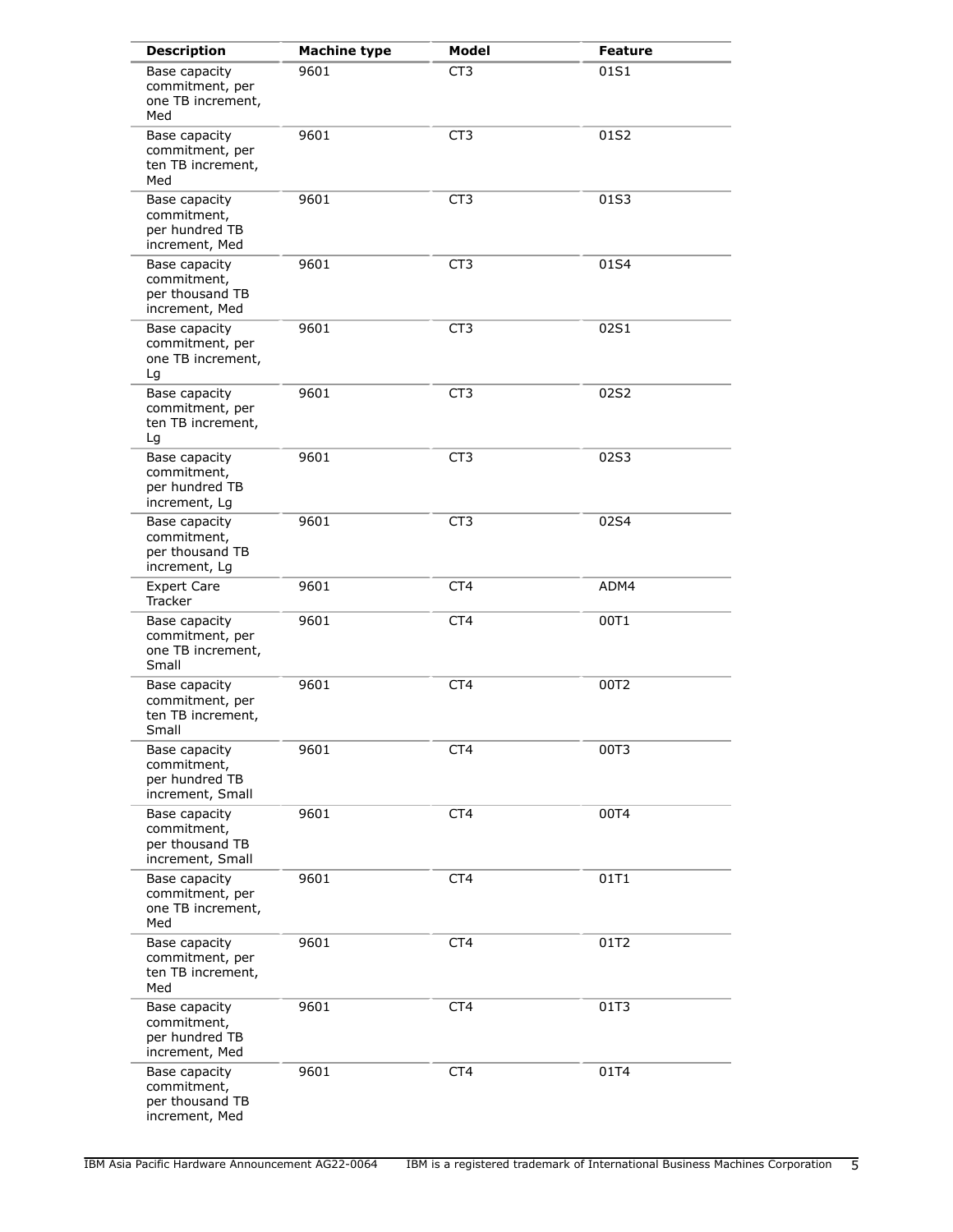| <b>Description</b>                                                  | <b>Machine type</b> | Model           | <b>Feature</b> |
|---------------------------------------------------------------------|---------------------|-----------------|----------------|
| Base capacity<br>commitment, per<br>one TB increment,<br>Lg         | 9601                | CT <sub>4</sub> | 02T1           |
| Base capacity<br>commitment, per<br>ten TB increment,<br>Lg         | 9601                | CT4             | 02T2           |
| Base capacity<br>commitment,<br>per hundred TB<br>increment, Lg     | 9601                | CT4             | 02T3           |
| Base capacity<br>commitment,<br>per thousand TB<br>increment, Lg    | 9601                | CT4             | 02T4           |
| <b>Expert Care</b><br>Tracker                                       | 9601                | CT <sub>5</sub> | ADM5           |
| Base capacity<br>commitment, per<br>one TB increment,<br>Small      | 9601                | CT5             | 00U1           |
| Base capacity<br>commitment, per<br>ten TB increment,<br>Small      | 9601                | CT <sub>5</sub> | 00U2           |
| Base capacity<br>commitment,<br>per hundred TB<br>increment, Small  | 9601                | CT <sub>5</sub> | 00U3           |
| Base capacity<br>commitment,<br>per thousand TB<br>increment, Small | 9601                | CT <sub>5</sub> | 00U4           |
| Base capacity<br>commitment, per<br>one TB increment,<br>Med        | 9601                | CT5             | 01U1           |
| Base capacity<br>commitment, per<br>ten TB increment,<br>Med        | 9601                | CT5             | 01U2           |
| Base capacity<br>commitment,<br>per hundred TB<br>increment, Med    | 9601                | CT5             | 01U3           |
| Base capacity<br>commitment,<br>per thousand TB<br>increment, Med   | 9601                | CT5             | 01U4           |
| Base capacity<br>commitment, per<br>one TB increment,<br>Lg         | 9601                | CT5             | 02U1           |
| Base capacity<br>commitment, per<br>ten TB increment,<br>Lg         | 9601                | CT <sub>5</sub> | 02U2           |
| Base capacity<br>commitment,<br>per hundred TB<br>increment, Lg     | 9601                | CT <sub>5</sub> | 02U3           |
| Base capacity<br>commitment,<br>per thousand TB<br>increment, Lg    | 9601                | CT <sub>5</sub> | 02U4           |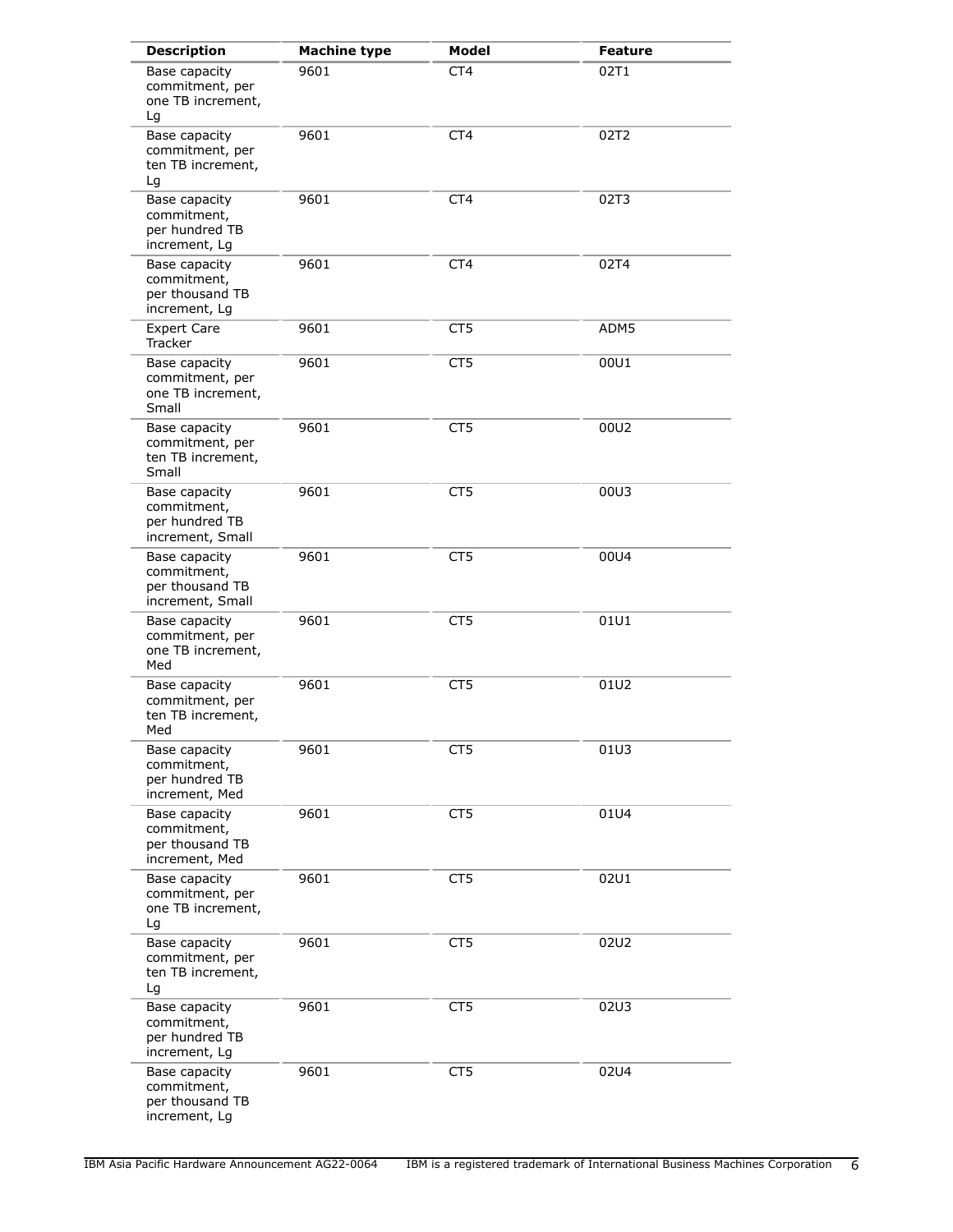| <b>Description</b>                                                                        | <b>Machine type</b> | Model                      | <b>Feature</b>   |
|-------------------------------------------------------------------------------------------|---------------------|----------------------------|------------------|
| Initial System<br>Setup                                                                   | 9601                | CT1, CT2, CT3,<br>CT4, CT5 | SETU             |
| Connectivity<br>Option                                                                    | 9601                | CT1, CT2, CT3,<br>CT4, CT5 | CONN             |
| Power Cord Option                                                                         | 9601                | CT1, CT2, CT3,<br>CT4, CT5 | POWR             |
| <b>Encryption Option</b>                                                                  | 9601                | CT1, CT2, CT3,<br>CT4, CT5 | <b>ENCR</b>      |
| Anticipated annual<br>growth rate of the<br>system capacity                               | 9601                | CT1, CT2, CT3,<br>CT4, CT5 | GRTH             |
| Anticipated<br>annual rate of<br>the reduction<br>in capacity<br>consumption over<br>time | 9601                | CT1, CT2, CT3,<br>CT4, CT5 | REDU             |
| Preinstall Package<br>ID One                                                              | 9601                | CT1, CT2, CT3,<br>CT4, CT5 | IID1             |
| Preinstall Package<br>ID Two                                                              | 9601                | CT1, CT2, CT3,<br>CT4, CT5 | IID2             |
| Preinstall Package<br>ID Three                                                            | 9601                | CT1, CT2, CT3,<br>CT4, CT5 | IID3             |
| Preinstall Package<br>ID Four                                                             | 9601                | CT1, CT2, CT3,<br>CT4, CT5 | IID4             |
| Preinstall Package<br>ID Five                                                             | 9601                | CT1, CT2, CT3,<br>CT4, CT5 | IID5             |
| STorM Project ID<br>One                                                                   | 9601                | CT1, CT2, CT3,<br>CT4, CT5 | PID1             |
| STorM Project ID<br>Two                                                                   | 9601                | CT1, CT2, CT3,<br>CT4, CT5 | PID <sub>2</sub> |
| STorM Project ID<br>Three                                                                 | 9601                | CT1, CT2, CT3,<br>CT4, CT5 | PID3             |
| STorM Project ID<br>Four                                                                  | 9601                | CT1, CT2, CT3,<br>CT4, CT5 | PID4             |
| STorM Project ID<br>Five                                                                  | 9601                | CT1, CT2, CT3,<br>CT4, CT5 | PID5             |
| STorM System ID<br>One                                                                    | 9601                | CT1, CT2, CT3,<br>CT4, CT5 | SID1             |
| STorM System ID<br>Two                                                                    | 9601                | CT1, CT2, CT3,<br>CT4, CT5 | SID2             |
| STorM System ID<br>Three                                                                  | 9601                | CT1, CT2, CT3,<br>CT4, CT5 | SID3             |
| STorM System ID<br>Four                                                                   | 9601                | CT1, CT2, CT3,<br>CT4, CT5 | SID4             |
| STorM System ID<br>Five                                                                   | 9601                | CT1, CT2, CT3,<br>CT4, CT5 | SID <sub>5</sub> |

The following are newly announced features and models on the specified models of the IBMSystem Storage 9602 machine type:

| <b>Description</b>                                                                                          | <b>Machine type</b> | Model           | <b>Feature</b> |
|-------------------------------------------------------------------------------------------------------------|---------------------|-----------------|----------------|
| <b>IBM Block Storage</b><br>as a Service<br>Variable Use for<br>Capacity-Tier, 1<br>year term, per<br>annum | 9602                | CV1             |                |
| <b>IBM Block Storage</b><br>as a Service<br>Variable Use for<br>Capacity-Tier, 2<br>year term, per<br>annum | 9602                | CV <sub>2</sub> |                |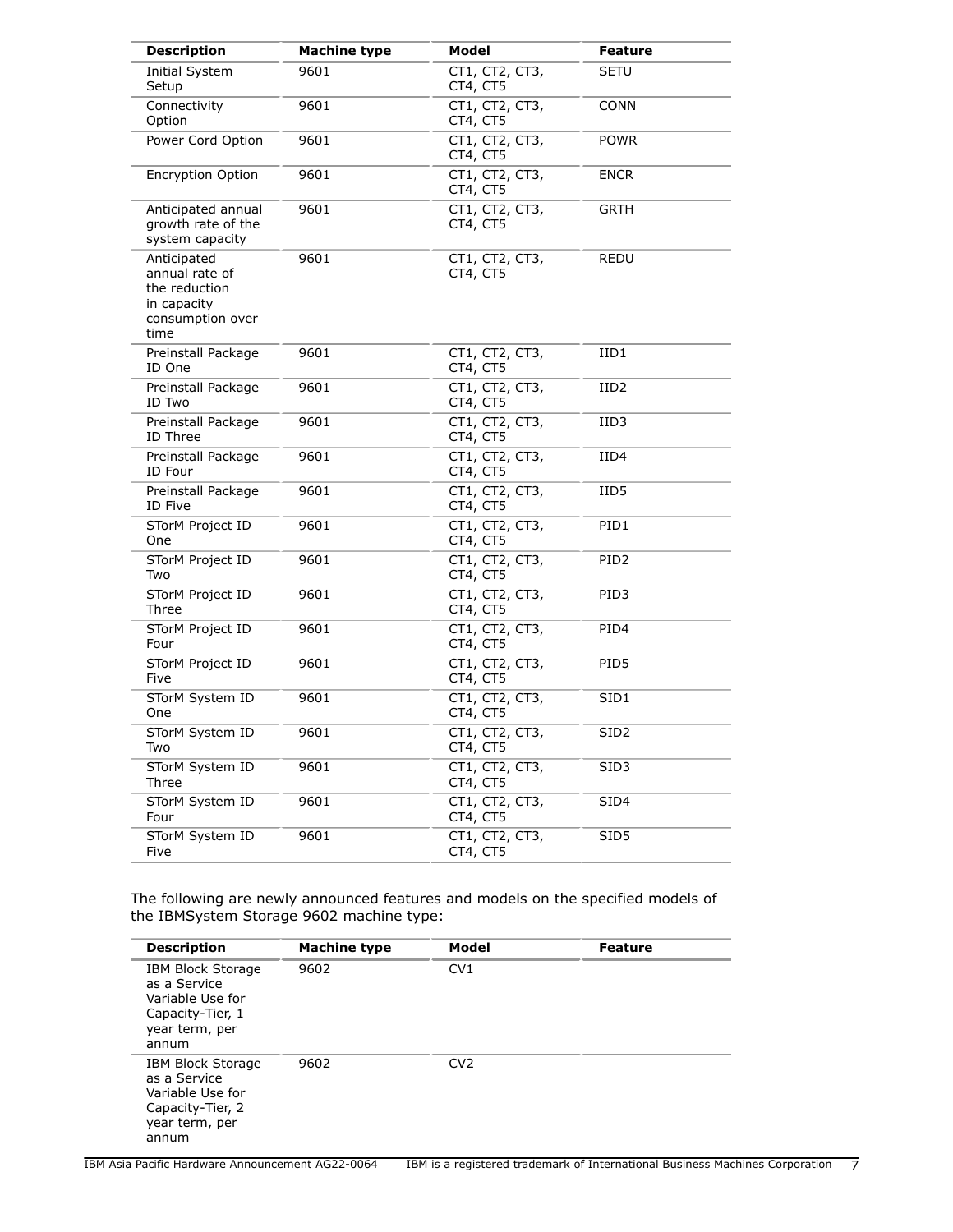| <b>Description</b>                                                                                          | <b>Machine type</b> | Model           | <b>Feature</b> |
|-------------------------------------------------------------------------------------------------------------|---------------------|-----------------|----------------|
| <b>IBM Block Storage</b><br>as a Service<br>Variable Use for<br>Capacity-Tier, 3<br>year term, per<br>annum | 9602                | CV3             |                |
| <b>IBM Block Storage</b><br>as a Service<br>Variable Use for<br>Capacity-Tier, 4<br>year term, per<br>annum | 9602                | CV <sub>4</sub> |                |
| <b>IBM Block Storage</b><br>as a Service<br>Variable Use for<br>Capacity-Tier, 5<br>year term, per<br>annum | 9602                | CV <sub>5</sub> |                |
| Variable capacity<br>consumption in<br>Average TB per<br>month, per one<br>TB, Small                        | 9602                | CV1             | 10Q1           |
| Variable capacity<br>consumption in<br>Average TB per<br>month, per ten TB,<br>Small                        | 9602                | CV1             | 10Q2           |
| Variable capacity<br>consumption<br>in Average TB<br>per month, per<br>hundred TB, Small                    | 9602                | CV1             | 10Q3           |
| Variable capacity<br>consumption<br>in Average TB<br>per month, per<br>thousand TB,<br>Small                | 9602                | CV1             | 10Q4           |
| Variable capacity<br>consumption in<br>Average TB per<br>month, per one<br>TB, Med                          | 9602                | CV1             | 11Q1           |
| Variable capacity<br>consumption in<br>Average TB per<br>month, per ten TB,<br>Med                          | 9602                | CV1             | 11Q2           |
| Variable capacity<br>consumption<br>in Average TB<br>per month, per<br>hundred TB, Med                      | 9602                | CV1             | 11Q3           |
| Variable capacity<br>consumption<br>in Average TB<br>per month, per<br>thousand TB, Med                     | 9602                | CV1             | 11Q4           |
| Variable capacity<br>consumption in<br>Average TB per<br>month, per one<br>TB, Lg                           | 9602                | CV1             | 12Q1           |
| Variable capacity<br>consumption in<br>Average TB per                                                       | 9602                | CV1             | 12Q2           |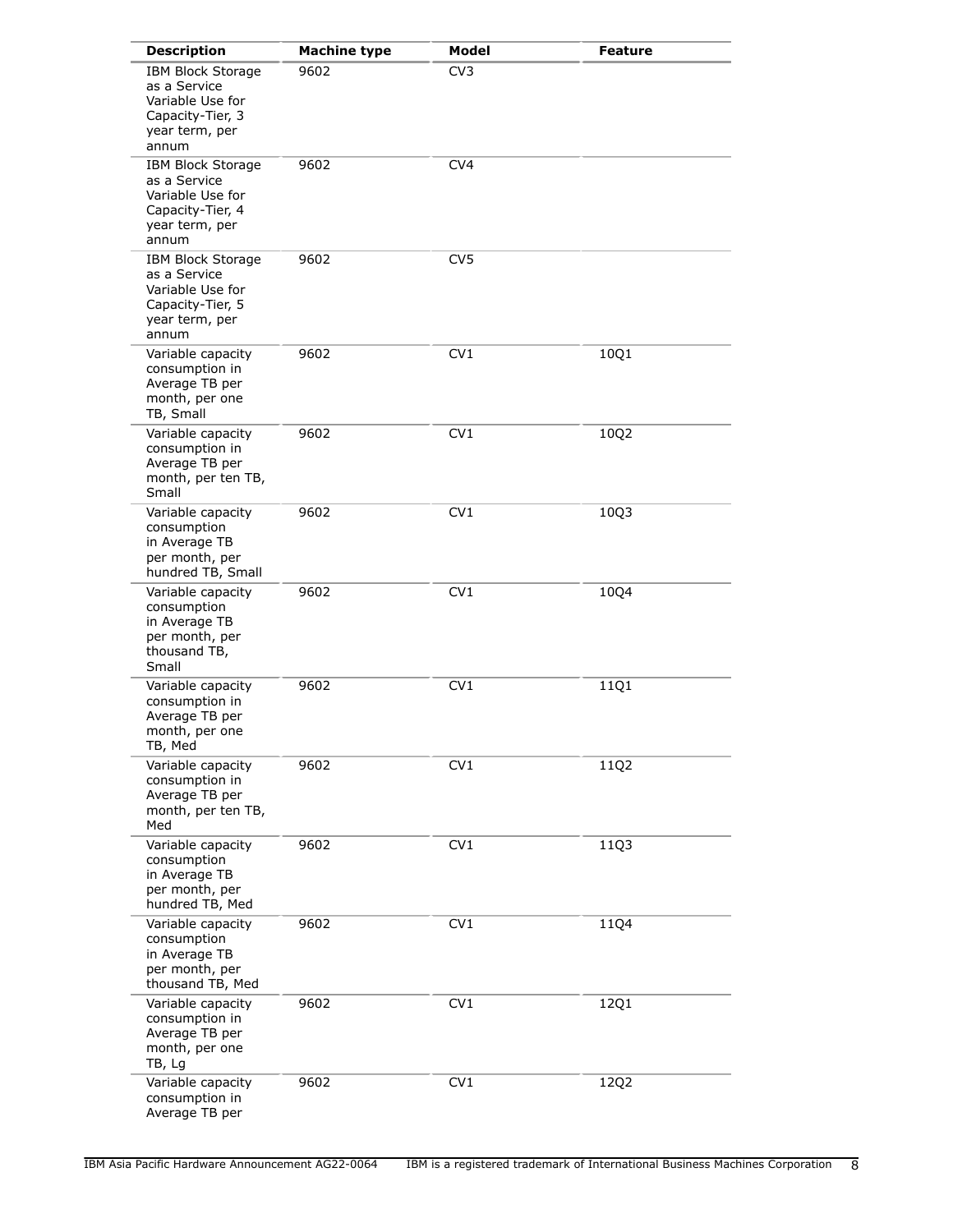| <b>Description</b>                                                                           | <b>Machine type</b> | <b>Model</b>    | Feature     |
|----------------------------------------------------------------------------------------------|---------------------|-----------------|-------------|
| month, per ten TB,<br>Lg                                                                     |                     |                 |             |
| Variable capacity<br>consumption<br>in Average TB<br>per month, per<br>hundred TB, Lg        | 9602                | CV1             | 12Q3        |
| Variable capacity<br>consumption<br>in Average TB<br>per month, per<br>thousand TB, Lg       | 9602                | CV1             | <b>12Q4</b> |
| Variable capacity<br>consumption in<br>Average TB per<br>month, per one<br>TB, Small         | 9602                | CV <sub>2</sub> | 10R1        |
| Variable capacity<br>consumption in<br>Average TB per<br>month, per ten TB,<br>Small         | 9602                | CV <sub>2</sub> | 10R2        |
| Variable capacity<br>consumption<br>in Average TB<br>per month, per<br>hundred TB, Small     | 9602                | CV <sub>2</sub> | 10R3        |
| Variable capacity<br>consumption<br>in Average TB<br>per month, per<br>thousand TB,<br>Small | 9602                | CV <sub>2</sub> | 10R4        |
| Variable capacity<br>consumption in<br>Average TB per<br>month, per one<br>TB, Med           | 9602                | CV <sub>2</sub> | 11R1        |
| Variable capacity<br>consumption in<br>Average TB per<br>month, per ten TB,<br>Med           | 9602                | CV <sub>2</sub> | 11R2        |
| Variable capacity<br>consumption<br>in Average TB<br>per month, per<br>hundred TB, Med       | 9602                | CV <sub>2</sub> | 11R3        |
| Variable capacity<br>consumption<br>in Average TB<br>per month, per<br>thousand TB, Med      | 9602                | CV <sub>2</sub> | 11R4        |
| Variable capacity<br>consumption in<br>Average TB per<br>month, per one<br>TB, Lg            | 9602                | CV <sub>2</sub> | 12R1        |
| Variable capacity<br>consumption in<br>Average TB per<br>month, per ten TB,<br>Lg            | 9602                | CV <sub>2</sub> | 12R2        |
| Variable capacity<br>consumption<br>in Average TB<br>per month, per<br>hundred TB, Lg        | 9602                | CV <sub>2</sub> | 12R3        |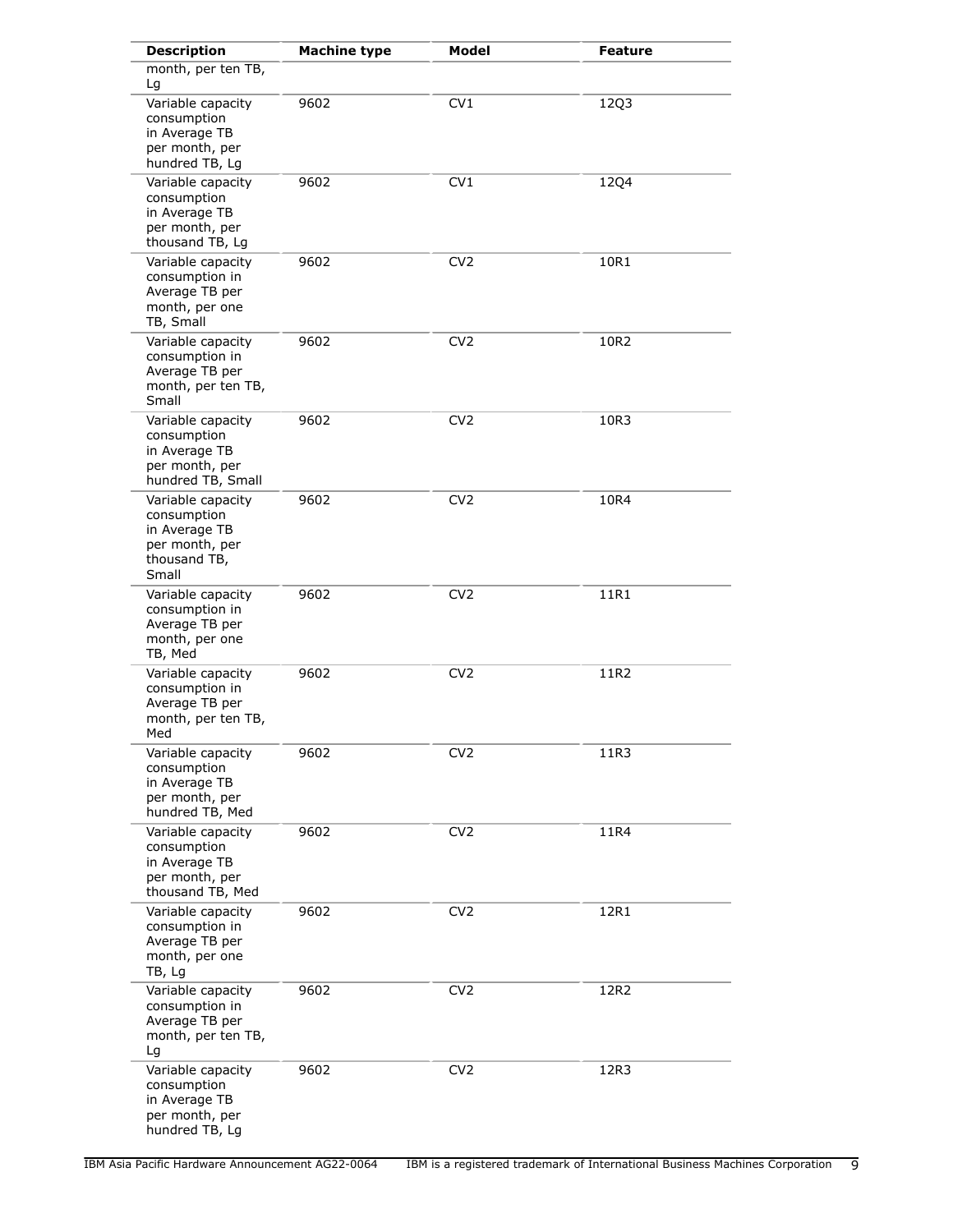| <b>Description</b>                                                                           | <b>Machine type</b> | Model           | <b>Feature</b> |
|----------------------------------------------------------------------------------------------|---------------------|-----------------|----------------|
| Variable capacity<br>consumption<br>in Average TB<br>per month, per<br>thousand TB, Lg       | 9602                | CV <sub>2</sub> | 12R4           |
| Variable capacity<br>consumption in<br>Average TB per<br>month, per one<br>TB, Small         | 9602                | CV <sub>3</sub> | 10S1           |
| Variable capacity<br>consumption in<br>Average TB per<br>month, per ten TB,<br>Small         | 9602                | CV <sub>3</sub> | 10S2           |
| Variable capacity<br>consumption<br>in Average TB<br>per month, per<br>hundred TB, Small     | 9602                | CV <sub>3</sub> | 10S3           |
| Variable capacity<br>consumption<br>in Average TB<br>per month, per<br>thousand TB,<br>Small | 9602                | CV <sub>3</sub> | 10S4           |
| Variable capacity<br>consumption in<br>Average TB per<br>month, per one<br>TB, Med           | 9602                | CV <sub>3</sub> | 11S1           |
| Variable capacity<br>consumption in<br>Average TB per<br>month, per ten TB,<br>Med           | 9602                | CV <sub>3</sub> | 11S2           |
| Variable capacity<br>consumption<br>in Average TB<br>per month, per<br>hundred TB, Med       | 9602                | CV <sub>3</sub> | 11S3           |
| Variable capacity<br>consumption<br>in Average TB<br>per month, per<br>thousand TB, Med      | 9602                | CV <sub>3</sub> | 11S4           |
| Variable capacity<br>consumption in<br>Average TB per<br>month, per one<br>TB, Lg            | 9602                | CV <sub>3</sub> | 12S1           |
| Variable capacity<br>consumption in<br>Average TB per<br>month, per ten TB,<br>Lg            | 9602                | CV <sub>3</sub> | 12S2           |
| Variable capacity<br>consumption<br>in Average TB<br>per month, per<br>hundred TB, Lg        | 9602                | CV <sub>3</sub> | 12S3           |
| Variable capacity<br>consumption<br>in Average TB<br>per month, per<br>thousand TB, Lg       | 9602                | CV <sub>3</sub> | 12S4           |
| Variable capacity<br>consumption in                                                          | 9602                | CV <sub>4</sub> | 10T1           |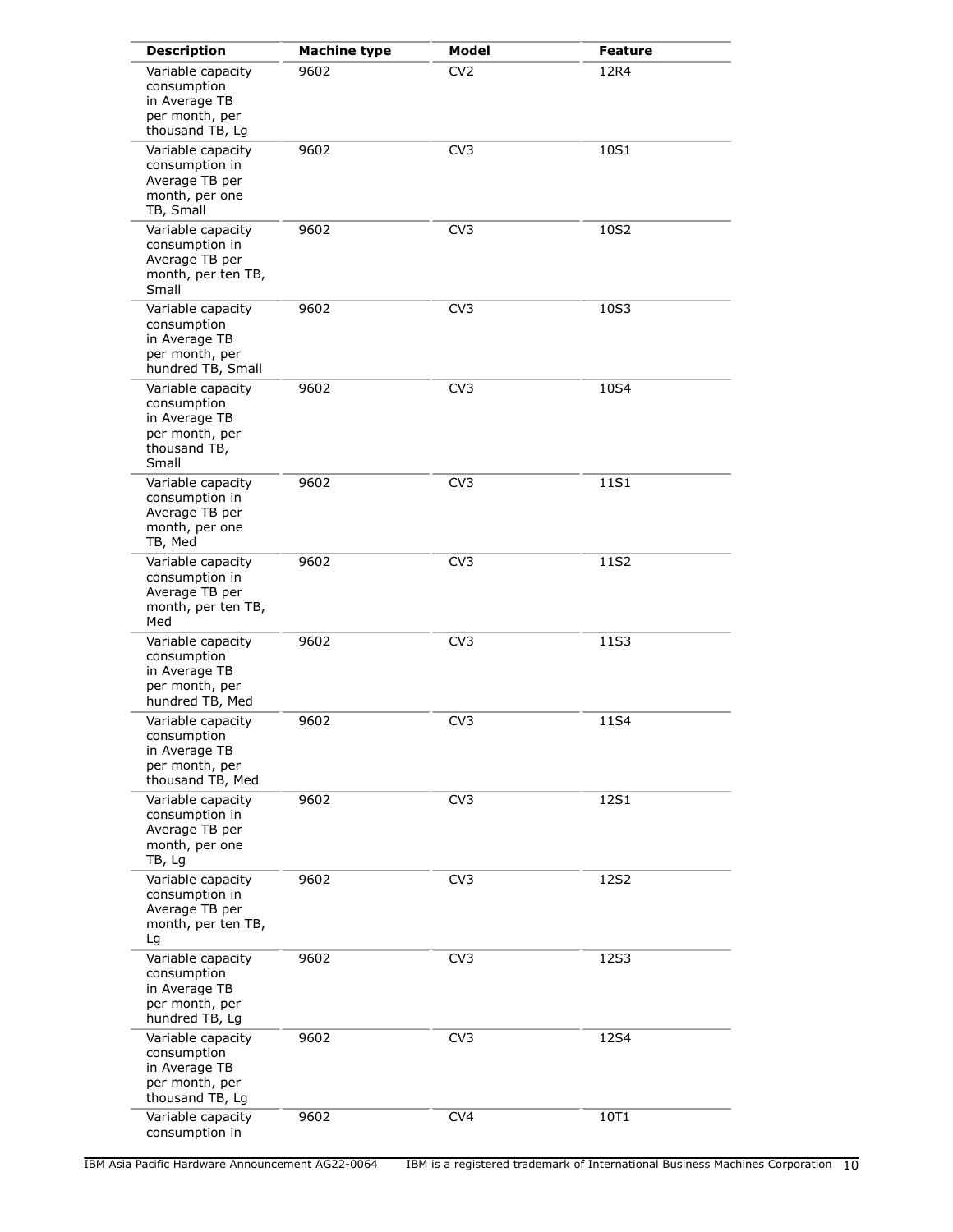| <b>Description</b>                                                                           | <b>Machine type</b> | <b>Model</b>    | <b>Feature</b> |
|----------------------------------------------------------------------------------------------|---------------------|-----------------|----------------|
| Average TB per<br>month, per one<br>TB, Small                                                |                     |                 |                |
| Variable capacity<br>consumption in<br>Average TB per<br>month, per ten TB,<br>Small         | 9602                | CV <sub>4</sub> | 10T2           |
| Variable capacity<br>consumption<br>in Average TB<br>per month, per<br>hundred TB, Small     | 9602                | CV <sub>4</sub> | 10T3           |
| Variable capacity<br>consumption<br>in Average TB<br>per month, per<br>thousand TB,<br>Small | 9602                | CV <sub>4</sub> | 10T4           |
| Variable capacity<br>consumption in<br>Average TB per<br>month, per one<br>TB, Med           | 9602                | CV <sub>4</sub> | 11T1           |
| Variable capacity<br>consumption in<br>Average TB per<br>month, per ten TB,<br>Med           | 9602                | CV <sub>4</sub> | 11T2           |
| Variable capacity<br>consumption<br>in Average TB<br>per month, per<br>hundred TB, Med       | 9602                | CV <sub>4</sub> | 11T3           |
| Variable capacity<br>consumption<br>in Average TB<br>per month, per<br>thousand TB, Med      | 9602                | CV <sub>4</sub> | 11T4           |
| Variable capacity<br>consumption in<br>Average TB per<br>month, per one<br>TB, Lg            | 9602                | CV4             | 12T1           |
| Variable capacity<br>consumption in<br>Average TB per<br>month, per ten TB,<br>Lg            | 9602                | CV <sub>4</sub> | 12T2           |
| Variable capacity<br>consumption<br>in Average TB<br>per month, per<br>hundred TB, Lg        | 9602                | CV <sub>4</sub> | 12T3           |
| Variable capacity<br>consumption<br>in Average TB<br>per month, per<br>thousand TB, Lg       | 9602                | CV <sub>4</sub> | 12T4           |
| Variable capacity<br>consumption in<br>Average TB per<br>month, per one<br>TB, Small         | 9602                | CV <sub>5</sub> | 10U1           |
| Variable capacity<br>consumption in<br>Average TB per                                        | 9602                | CV <sub>5</sub> | 10U2           |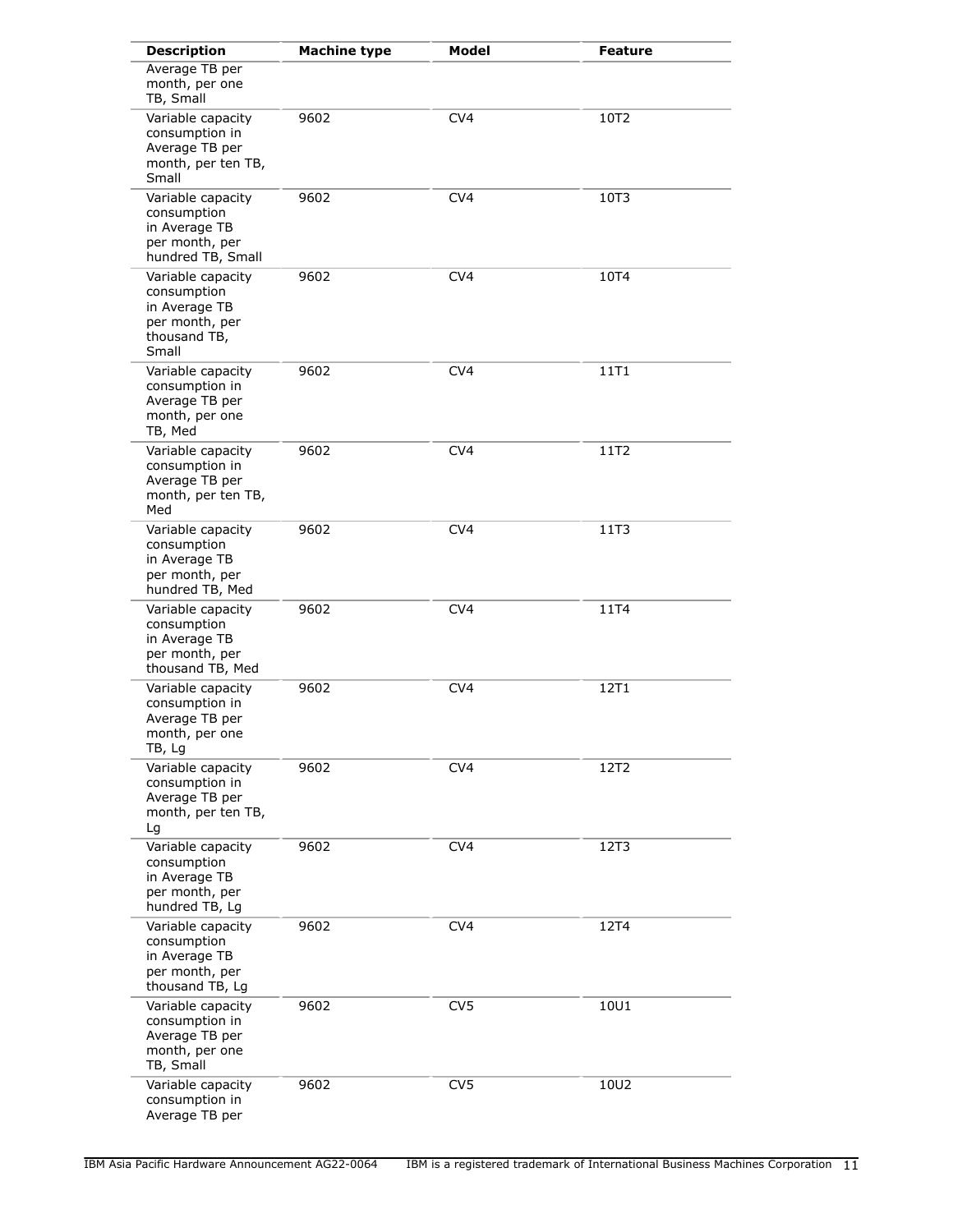| <b>Description</b>                                                                           | <b>Machine type</b> | <b>Model</b>               | Feature     |
|----------------------------------------------------------------------------------------------|---------------------|----------------------------|-------------|
| month, per ten TB,<br>Small                                                                  |                     |                            |             |
| Variable capacity<br>consumption<br>in Average TB<br>per month, per<br>hundred TB, Small     | 9602                | CV <sub>5</sub>            | 10U3        |
| Variable capacity<br>consumption<br>in Average TB<br>per month, per<br>thousand TB,<br>Small | 9602                | CV <sub>5</sub>            | 10U4        |
| Variable capacity<br>consumption in<br>Average TB per<br>month, per one<br>TB, Med           | 9602                | CV <sub>5</sub>            | 11U1        |
| Variable capacity<br>consumption in<br>Average TB per<br>month, per ten TB,<br>Med           | 9602                | CV <sub>5</sub>            | 11U2        |
| Variable capacity<br>consumption<br>in Average TB<br>per month, per<br>hundred TB, Med       | 9602                | CV <sub>5</sub>            | 11U3        |
| Variable capacity<br>consumption<br>in Average TB<br>per month, per<br>thousand TB, Med      | 9602                | CV <sub>5</sub>            | <b>11U4</b> |
| Variable capacity<br>consumption in<br>Average TB per<br>month, per one<br>TB, Lg            | 9602                | CV <sub>5</sub>            | <b>12U1</b> |
| Variable capacity<br>consumption in<br>Average TB per<br>month, per ten TB,<br>Lg            | 9602                | CV <sub>5</sub>            | <b>12U2</b> |
| Variable capacity<br>consumption<br>in Average TB<br>per month, per<br>hundred TB, Lg        | 9602                | CV <sub>5</sub>            | <b>12U3</b> |
| Variable capacity<br>consumption<br>in Average TB<br>per month, per<br>thousand TB, Lg       | 9602                | CV <sub>5</sub>            | <b>12U4</b> |
| Variable capacity<br>model registration                                                      | 9602                | CV1, CV2, CV3,<br>CV4, CV5 | REGI        |

# <span id="page-11-0"></span>**Publications**

No publications are shipped with the products.

To access the IBM Publications Center Portal, go to the [IBM Publications Center](https://www.ibm.com/resources/publications) website.

The Publications Center is a worldwide central repository for IBM product publications and marketing material with a catalog of 70,000 items. Extensive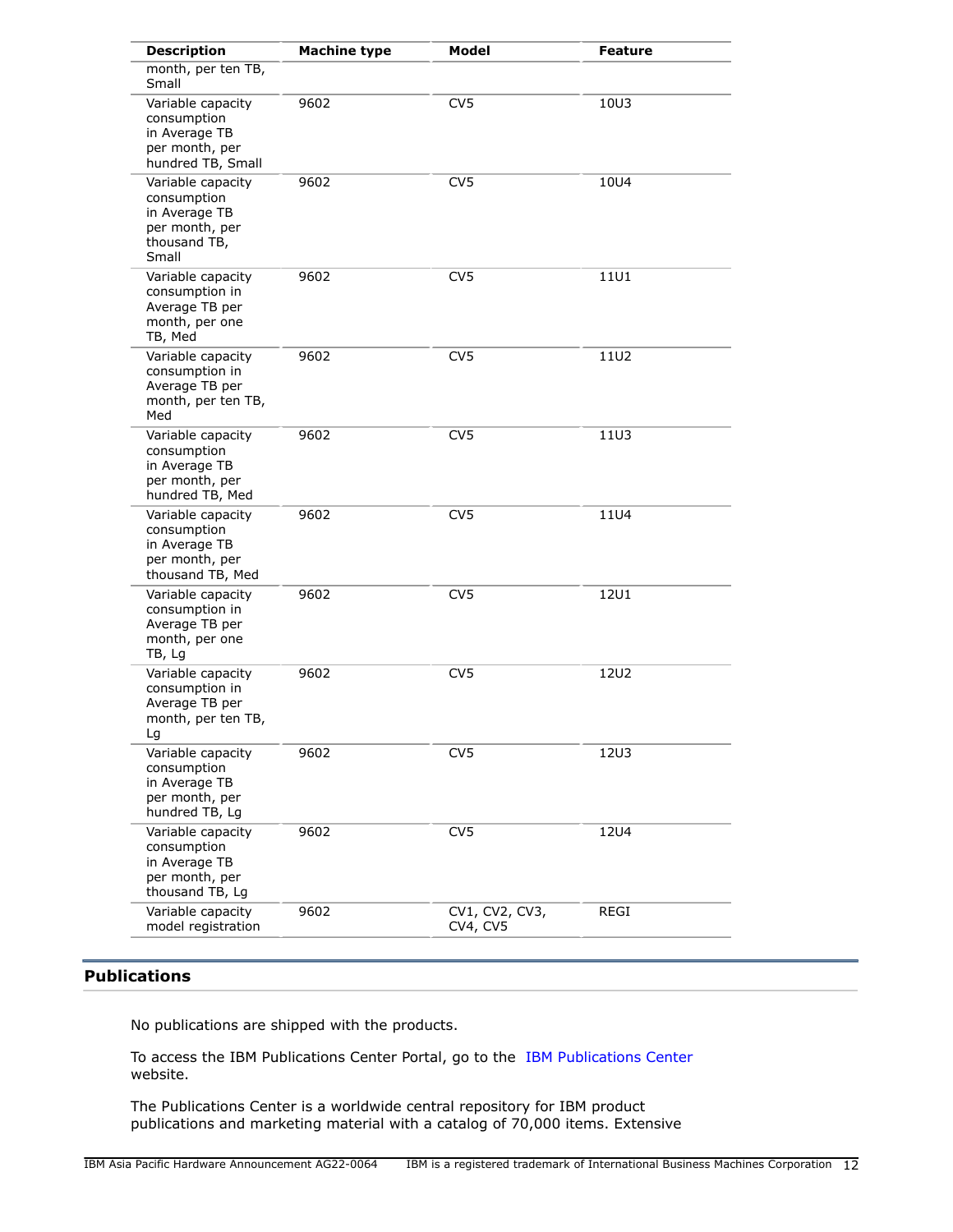search facilities are provided. A large number of publications are available online in various file formats, which can currently be downloaded.

# **National language support**

When available, translated product documentation can be found in the [IBM Support](http://www.ibm.com/support) [Portal.](http://www.ibm.com/support)

#### **Services**

#### **IBM Systems Lab Services**

Systems Lab Services offers infrastructure services to help build hybrid cloud and enterprise IT solutions. From servers to storage systems and software, Systems Lab Services can help deploy the building blocks of a next-generation IT infrastructure to empower a client's business. Systems Lab Services consultants can perform infrastructure services for clients online or onsite, offering deep technical expertise, valuable tools, and successful methodologies. Systems Lab Services is designed to help clients solve business challenges, gain new skills, and apply best practices.

Systems Lab Services offers a wide range of infrastructure services for IBM Power $R$ ) servers, IBM Storage systems, IBM  $Z^{(R)}$ , and IBM LinuxONE. Systems Lab Services has a global presence and can deploy experienced consultants online or onsite around the world.

For assistance, contact Systems Lab Services at ibmsls@us.ibm.com.

To learn more, see the [IBM Systems Lab Services](https://www.ibm.com/it-infrastructure/services/lab-services) website.

# **IBM Consulting**

As transformation continues across every industry, businesses need a single partner to map their enterprise-wide business strategy and technology infrastructure. IBM Consulting is the business partner to help accelerate change across an organization. IBM specialists can help businesses succeed through finding collaborative ways of working that forge connections across people, technologies, and partner ecosystems. IBM Consulting brings together the business expertise and an ecosystem of technologies that help solve some of the biggest problems faced by organizations. With methods that get results faster, an integrated approach that is grounded in an open and flexible hybrid cloud architecture, and incorporating technology from IBM Research<sup>(R)</sup> and IBM Watson<sup>(R)</sup> AI, IBM Consulting enables businesses to lead change with confidence and deliver continuous improvement across a business and its bottom line.

For additional information, see the [IBM Consulting](https://www.ibm.com/consulting) website.

# **IBM Technology Support Services (TSS)**

Get preventive maintenance, onsite and remote support, and gain actionable insights into critical business applications and IT systems. Speed developer innovation with support for over 240 open-source packages. Leverage powerful IBM analytics and AI-enabled tools to enable client teams to manage IT problems before they become emergencies.

TSS offers extensive IT maintenance and support services that cover more than one niche of a client's environment. TSS covers products from IBM and OEMs, including servers, storage, network, appliances, and software, to help clients ensure high availability across their data center and hybrid cloud environment.

For details on available services, see the [Technology support for hybrid cloud](https://www.ibm.com/services/technology-support) [environments](https://www.ibm.com/services/technology-support) website.

# **IBM Expert Labs**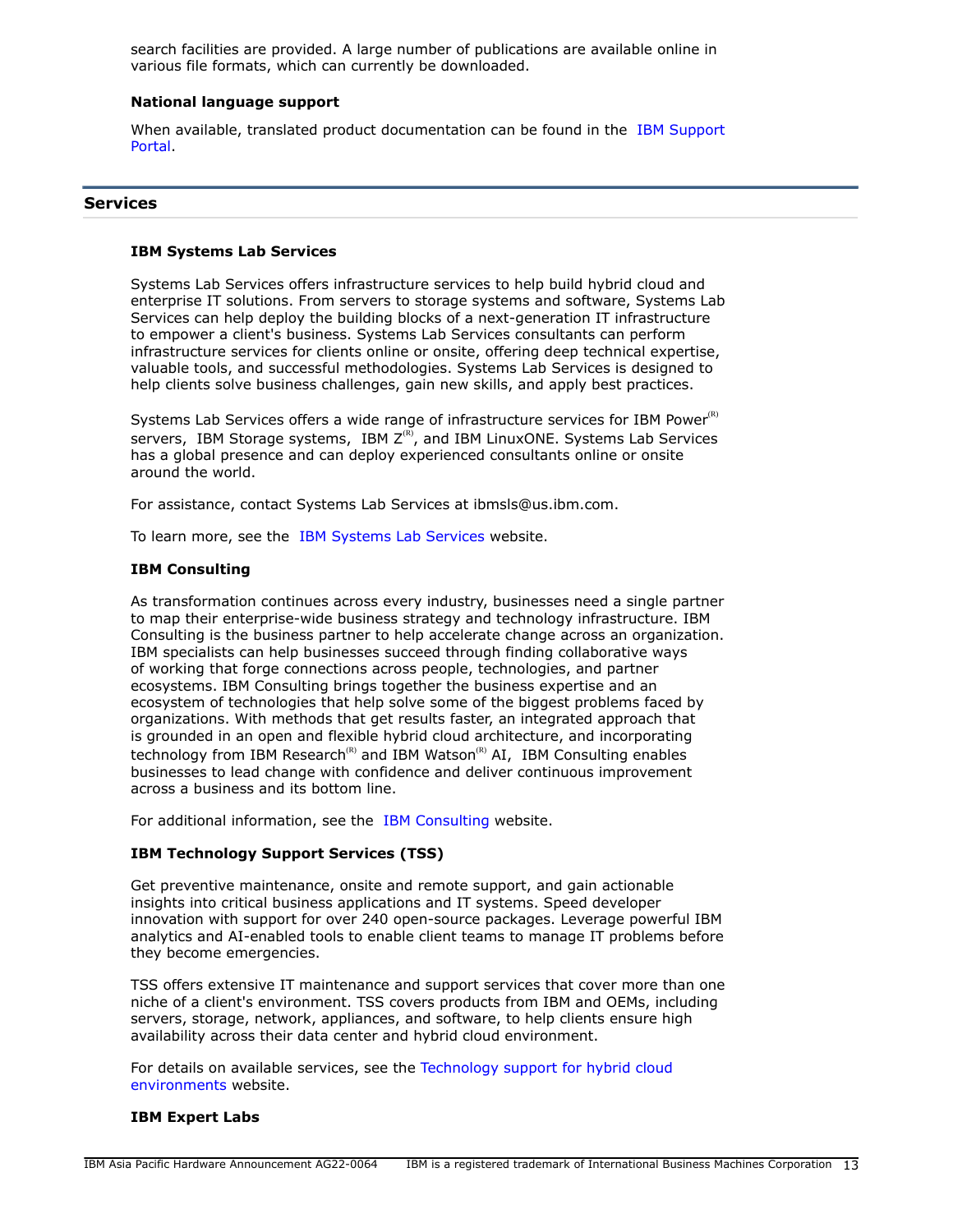Expert Labs can help clients accelerate their projects and optimize value by leveraging their deep technical skills and knowledge. With more than 20 years of industry experience, these specialists know how to overcome the biggest challenges to deliver business results that can have an immediate impact.

Expert Labs' deep alignment with IBM product development allows for a strategic advantage as they are often the first in line to get access to new products, features, and early visibility into roadmaps. This connection with the development enables them to deliver First of a Kind implementations to address unique needs or expand a client's business with a flexible approach that works best for their organization.

For additional information, see the [IBM Expert Labs](https://www.ibm.com/products/expertlabs) website.

# **IBM Security(R) Expert Labs**

With extensive consultative expertise on IBM Security software solutions, Security Expert Labs helps clients and partners modernize the security of their applications, data, and workforce. With an extensive portfolio of consulting and learning services, Expert Labs provides project-based and premier support service subscriptions.

These services can help clients deploy and integrate IBM Security software, extend their team resources, and help guide and accelerate successful hybrid cloud solutions, including critical strategies such as zero trust. Remote and on-premises software deployment assistance is available for IBM Cloud Pak $R$ <sup>(R)</sup> for Security, IBM Security QRadar<sup>(R)</sup>/QRoC, IBM Security SOAR/Resilient<sup>(R)</sup>, IBM i2<sup>(R)</sup>, IBM Security Verify, IBM Security Guardium<sup>(R)</sup>, and IBM Security MaaS360<sup>(R)</sup>.

For more information, contact Security Expert Labs at sel@us.ibm.com.

For additional information, see the [IBM Security Expert Labs](https://www.ibm.com/security/security-expert-labs) website.

# **IBM support**

For installation and technical support information, see the [IBM Support Portal.](https://www.ibm.com/mysupport/s/?language=en_US)

# **Additional support**

# **IBM Client Engineering for Systems**

Client Engineering for Systems is a framework for accelerating digital transformation. It helps you generate innovative ideas and equips you with the practices, technologies, and expertise to turn those ideas into business value in weeks. When you work with Client Engineering for Systems, you bring pain points into focus. You empower your team to take manageable risks, adopt leading technologies, speed up solution development, and measure the value of everything you do. Client Engineering for Systems has experts and services to address a broad array of use cases, including capabilities for business transformation, hybrid cloud, analytics and AI, infrastructure systems, security, and more. Contact Client Engineering at sysgarage@ibm.com.

# <span id="page-13-0"></span>**Technical information**

# **Specified operating environment**

# *Physical specifications*

- Height: 8.8 cm (3.5 in.)
- Width: 48.3 cm (19.0 in.)
- Depth: 85.0 cm (33.5 in.)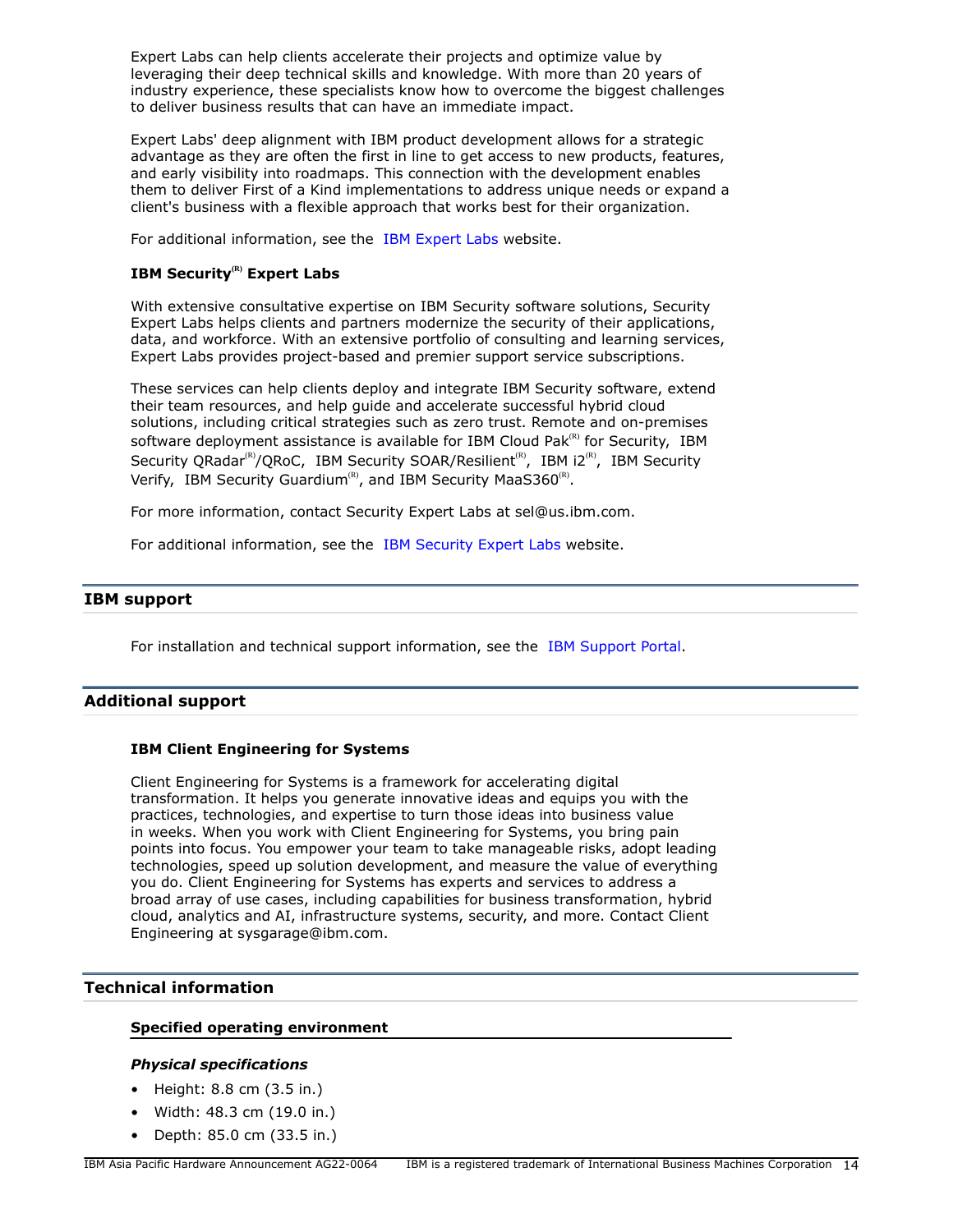- Approximate weight:
	- Empty: 38.5 kg (84.7 lb)
	- Fully configured: 46.6 kg (102.5 lb)

To assure installability and serviceability in non-IBM industry-standard racks, review the installation planning information for any product-specific installation requirements.

# *Operating environment*

# **Air temperature**

- Operating:  $5^{\circ}$ C to  $35^{\circ}$ C (41°F to 95°F) from 0 to 3048 m (0 to 10,000 ft); Above 900 m, de-rate maximum air temperature 1 degree per 300 m
- Nonoperating: 1°C to 50°C (34°F to 122°F)

# **Relative humidity**

- Operating: 8% 80% noncondensing
- Nonoperating: 8% 80% noncondensing

# **Electrical power**

- Voltage range: 200 240 V AC
- Frequency: 50 60 Hz
- Power: 2000 W
- Heat dissipation (BTU per hour): 6825
- Acoustical noise emission: 8.1 bels (idling), 8.1 bels (operating)

# **Planning information**

# *Client responsibilities*

Physical configuration and installation planning, along with machine installation and configuration, are client responsibilities.

You are responsible for downloading or obtaining from IBM, and installing designated Machine Code (microcode, basic input/output system code (called BIOS), utility programs, device drivers, and diagnostics delivered with an IBM machine) and other software updates in a timely manner from an IBM internet website or from other electronic media, and following the instructions that IBM provides. You may request IBM to install Machine Code changes; however, you may be charged for that service.

# **Security, auditability, and control**

This product uses the security and auditability features of the preloaded application software.

The client is responsible for evaluation, selection, and implementation of security features, administrative procedures, and appropriate controls in application systems and communications facilities.

# <span id="page-14-0"></span>**Terms and conditions**

# **Volume orders**

Contact your IBM representative.

#### **Products - terms and conditions**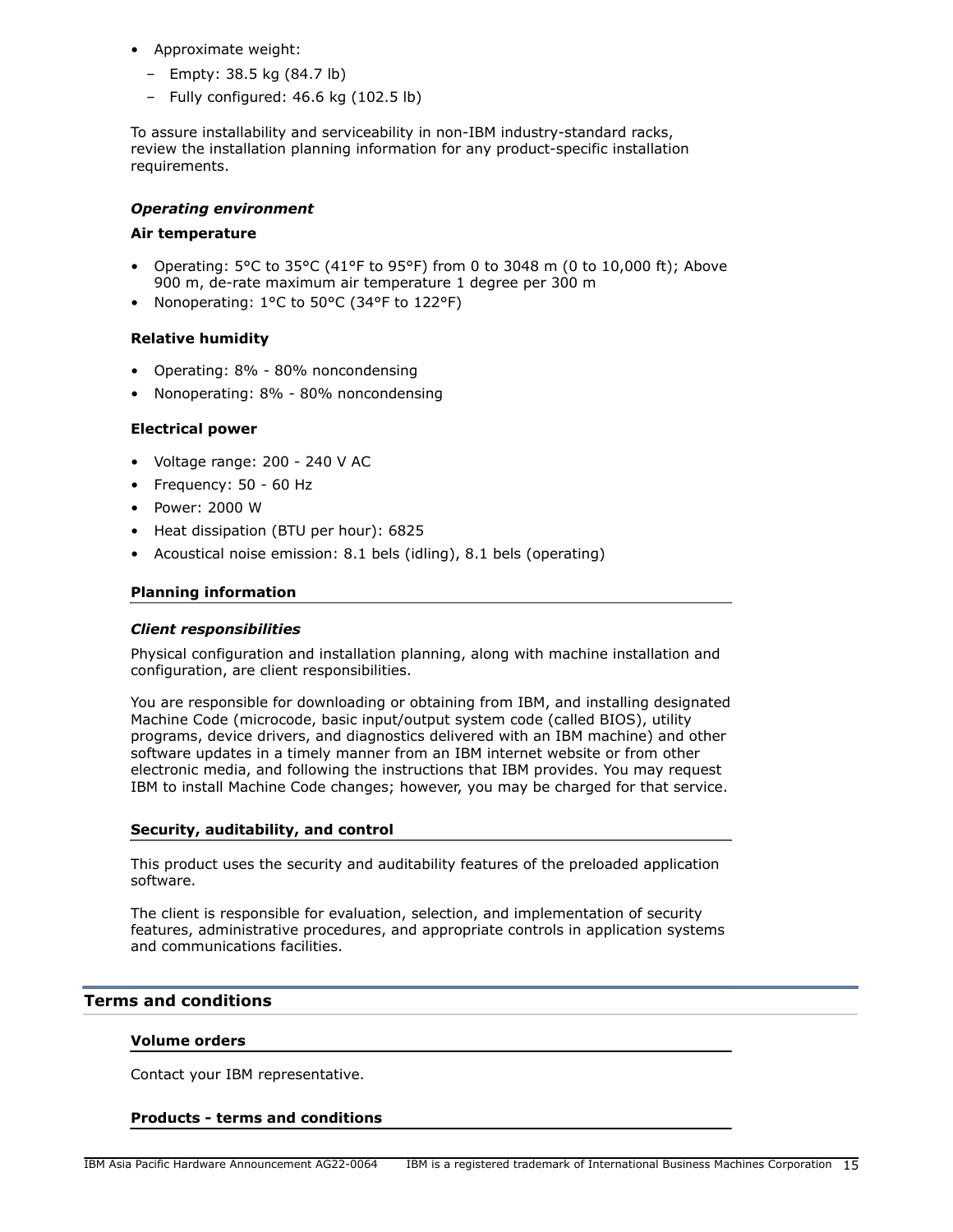# *Warranty period*

Not applicable

# *Usage plan machine*

No

# *IBM hourly service rate classification*

Not applicable

When a type of service involves the exchange of a machine part, the replacement may not be new, but will be in good working order.

# **General terms and conditions**

# *Field-installable features*

No

*Model conversions*

No

# *Machine installation*

Installation is performed by IBM. IBM will install the machine in accordance with the IBM installation procedures for the machine. In the United States, contact IBM at 1-800-IBM-SERV (426-7378). In other countries, contact the local IBM office.

# *Graduated program license charges apply*

No

# *Licensed Internal Code and Licensed Machine Code*

This product does not contain Licensed Internal Code or Licensed Machine Code.

# *Educational allowance*

Educational allowance: A reduced charge is available to qualified education clients. The educational allowance may not be added to any other discount or allowance.

The educational allowance is 15% for the products in this announcement.

# <span id="page-15-0"></span>**Prices**

For all local charges, contact your local IBM representative or IBM Business Partner.

# **IBM Global Financing**

IBM Global Financing offers competitive financing to credit-qualified clients to assist them in acquiring IT solutions. Offerings include financing for IT acquisition, including hardware, software, and services, from both IBM and other manufacturers or vendors. Offerings (for all client segments: small, medium, and large enterprise), rates, terms, and availability can vary by country. Contact your local IBM Global Financing organization or go to the [IBM Global Financing](http://www.ibm.com/financing) website for more information.

IBM Global Financing offerings are provided through IBM Credit LLC in the United States and other IBM subsidiaries and divisions worldwide to qualified commercial and government clients. Rates are based on a client's credit rating, financing